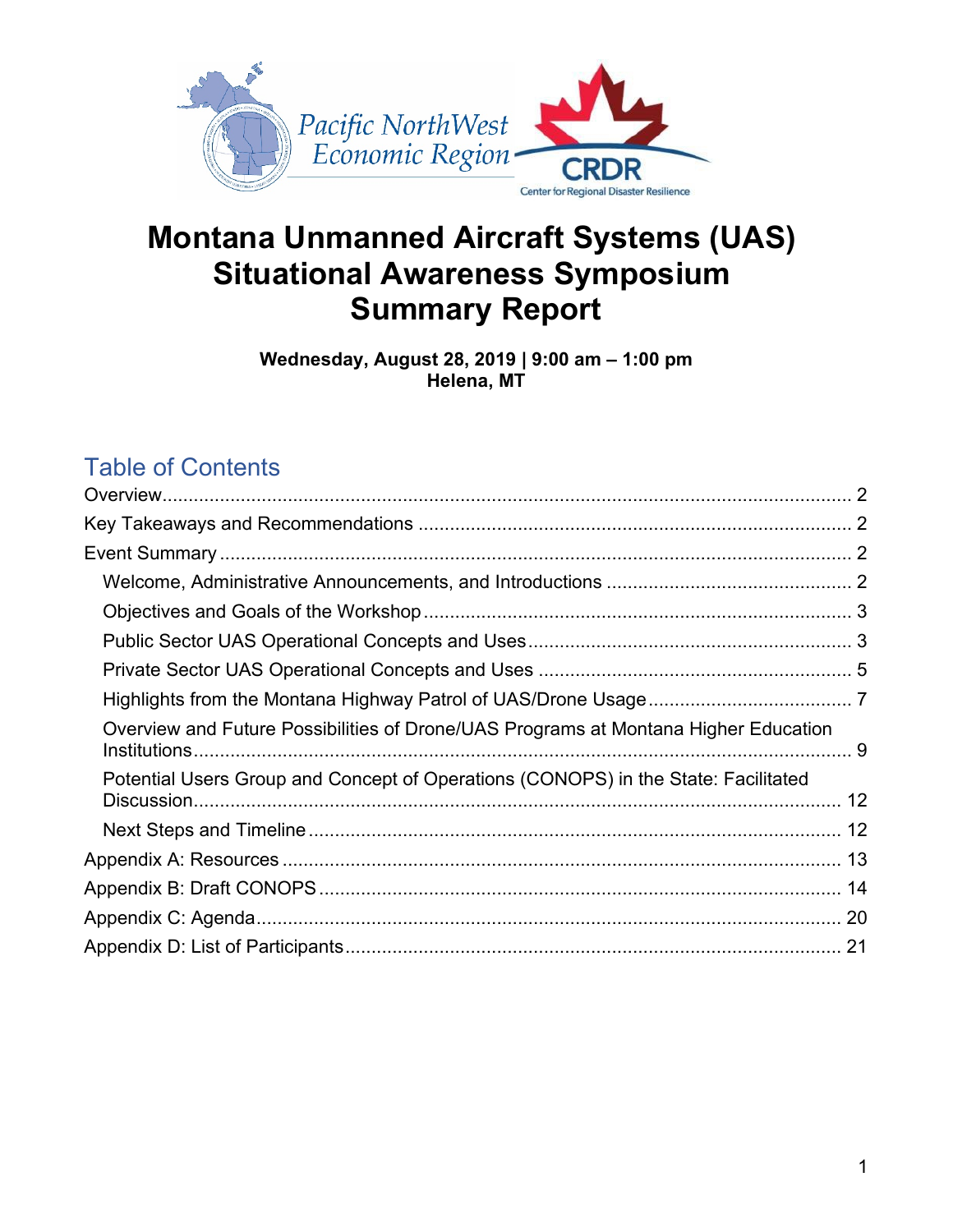# <span id="page-1-0"></span>**Overview**

50 public and private stakeholders from Montana with interest in unmanned aircraft systems (UAS) met for a half day workshop on UAS situational awareness in Helena, MT. Participants represented several stakeholder sectors from Montana's public and private sectors. Speakers included drone manufacturers, experts and pilots from private companies, academia and the State of Montana Government. The purpose of the workshop was to educate stakeholders on current UAS policy, understand the use of UAS in Montana and discuss utilizing UAS for improved situational awareness. The workshop was funded by a grant from the Department of Homeland Security's National Infrastructure Protection Plan Challenge Grant program.

# <span id="page-1-1"></span>Key Takeaways and Recommendations

- There is a knowledge gap between the Montana state legislature and UAS pilots about pre-existing FAA regulations that control UAS activities
- Outreach and education efforts could help legislators better understand the positive benefits of UAS
- Higher education institutions in Montana are working to train new UAS pilots and develop new UAS technologies
- Legislation is needed to enable further use of UAS technology in evidence collection for active cases
- Search and rescue missions would benefit from using UAS on a wider scale
- UAS technology has been successfully used throughout the state to fight wildfires
- Establishing relationships with local media outlets early is essential for UAS pilots and companies if they want to maintain a professional reputation
- Montana Highway Patrol is already using UAS for crash investigations and is well versed in the uses and implications of this technology
- The Workshop provide a good opportunity for networking and information sharing
- <span id="page-1-2"></span>• There is an opportunity for proactive legislation that would help the UAS industry and bring together legislators and UAS stakeholders

# Event Summary

#### <span id="page-1-3"></span>Welcome, Administrative Announcements, and Introductions

Eric Holdeman, Director of the Pacific NorthWest Economic Region's (PNWER) Center for Regional Disaster Resilience (CRDR), opened with a brief overview of the workshop agenda and facilitated introductions. Holdeman provided background information on PNWER's CRDR and the grant it received from the Department of Homeland Security's National Infrastructure Protection Plan Challenge Grant program, which funded the Montana UAS workshop.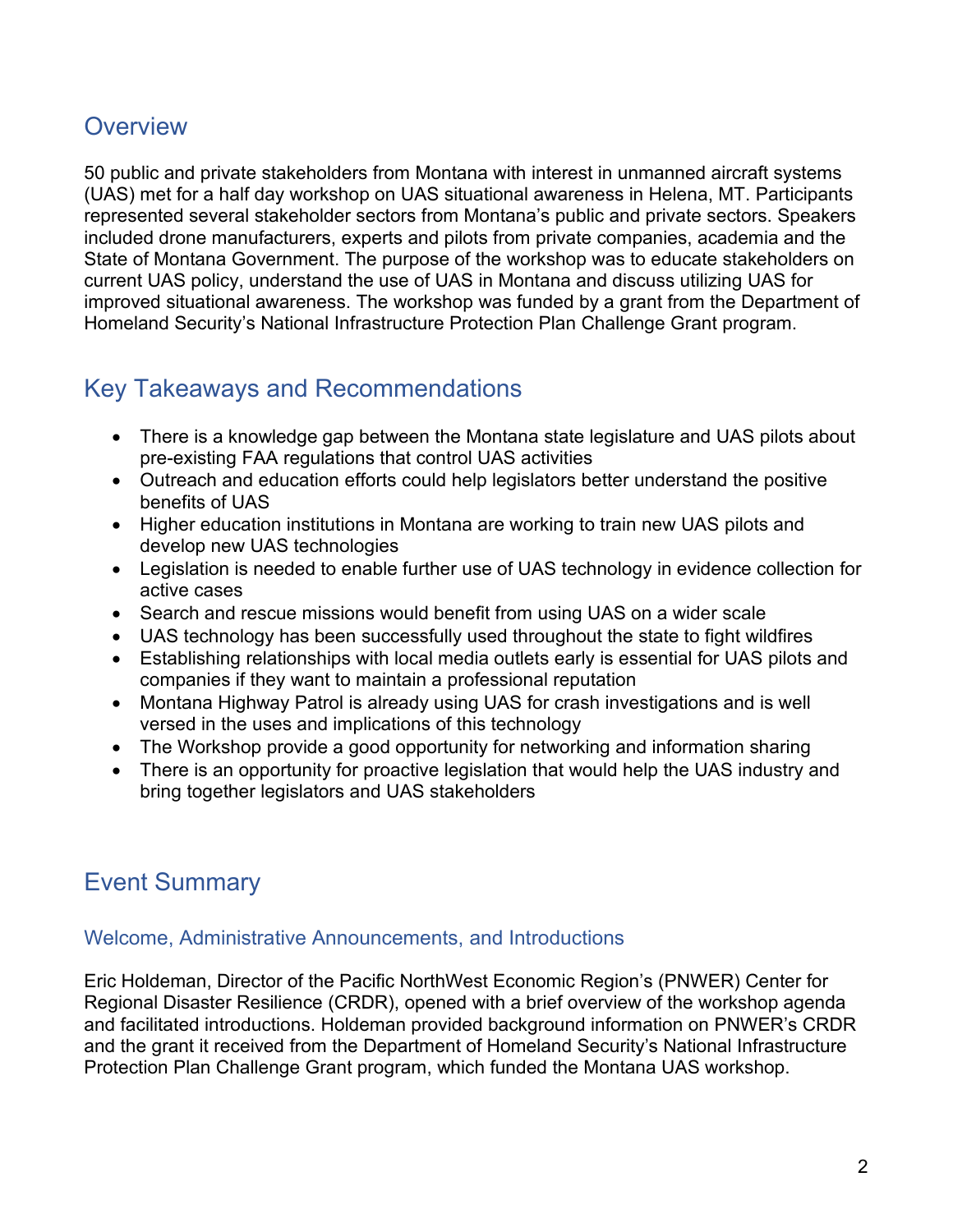# <span id="page-2-0"></span>Objectives and Goals of the Workshop

Michael Radke, Eastern District Supervisor of Montana State's Disaster and Emergency Services (DES), gave insight into the ways his department uses information and data from drones to coordinate resources and prepare communities for disasters. Radke explained that emergencies start and end locally, and that the job of the DES is to coordinate and connect people in local communities to resources. The Montana DES does not own or fly drones, but the department sees both drones and the data taken from drones as an important resource that can be used during emergency situations. Radke highlighted ways that drones were already being used in Montana, including when UASs took footage after a landslide in Stillwater



Michael Radke, Eastern District Supervisor of Montana State's Disaster and Emergency Services (DES) addresses the workshop.

County to help reopen a crucial road, and their multiple uses in wildfire situations. Building off of these positive examples of drone usage, Radke framed the workshop with a series of questions he was hoping the workshop could help answer, including what the rules and regulations for drone usage were, what issues operators were facing, what appropriate uses for this tool exist, and how the DES can responsibly handle the data collected by drones.

# <span id="page-2-1"></span>Public Sector UAS Operational Concepts and Uses

Several drone pilots in and around Montana work closely with law enforcement and serve the public sector to collect evidence and provide data. This discussion highlighted several of the legal and legislative issues that UAS operators encounter in their work, especially within the state of Montana. The group discussed the lack of information and legal precedent state legislators have regarding the preexisting structure of national rules and regulations surrounding UAS. The state legislature has attempted to pass legislation that regulates UAS within the state, however the regulating authority falls under the purview of the FAA.

Kevin Danz, owner and pilot with IFlyBigSky, spoke of the benefits and challenges of working with private sector entities as a UAS pilot. Danz has worked extensively with his local sheriff's department to provide a variety of services. Following a recent flooding event, Danz took his drone past where cars could safely go to capture footage of a bridge, which will be used to help prevent flooding next year. Earlier in 2019, Danz worked with the sheriff's office in Helena to investigate a homicide, using his UAS to locate a dead body and submitting the drone footage as evidence – one of the first times this has happened in Montana. Danz then used this example to highlight a current issue with the existing system; while searching for the body, Danz captured footage of a car accident involving a drunk driver. However, because Montana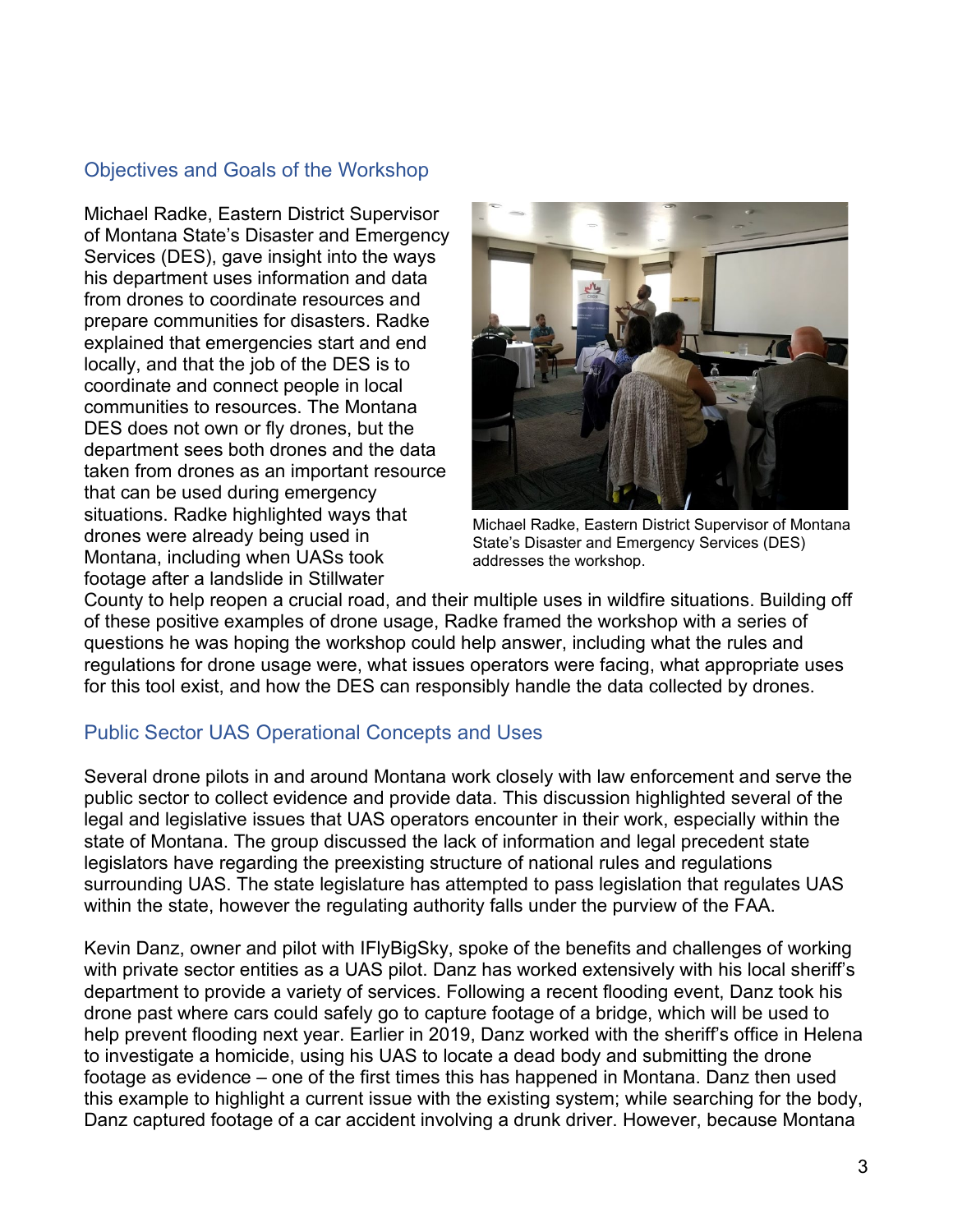courts currently do not accept video footage as evidence without a warrant, the footage was inadmissible in this case.

Participants had a brief discussion on ways to establish good working relationships with the media. Eric Holdeman emphasized the importance of creating contacts with the media before a disaster or event occurs so that the media members will know who to call for quotes and information. Danz concurred and discussed his relationship with local media outlets, including how they featured some footage he took of professional ice skaters on a nearby lake.

Steve White, owner of Altilux, then provided background information and history of the FAA and key UAS legislation in Montana. As an airplane pilot, UAS pilot, and former county commissioner focusing on UAS issues, White gave key insights into current legislative issues surrounding drones. His primary frustration as a UAS pilot were issues with the state legislature, who continue to try and pass bills without listening to input from UAS stakeholders.

For example, Senate Bill 170 from 2017 required an easement to fly over private property and did not allow UAS pilots to fly below 400 feet, contradicting FAA regulations which state that UAS cannot fly above 400 feet. A 2019 bill, House Bill 655, aimed to protect critical infrastructure from drone surveillance, but again this duty falls under the purview of the FAA. In this way, White highlighted the ways that this

attempted legislation would create redundancies for issues addressed by FAA regulations. For Montana, the perception that UAS will infringe on the property rights of Montana's citizens is part of why this legislation continues to appear.



Steve White, owner of Altilux, provided information on drone legislation and regulations

*Question*: What is the best way to talk to a legislator about drones?

- Montana has a very open legislative reporting system that is easily accessible on the internet. Drafts of bills are available online, where people can provide commentary on them. White suggested three main steps
- 1. See if there is a UAS related bill by searching this online resource for key works
- 2. Understand the legislation clearly
- 3. Contact your legislator and possibly the sponsor. White advised that if the sponsor is not from a voter's district, they may be more willing to talk with a local constituent or your legislator.

Edward Meier commented that the FAA controls airspace with Congressional approval; a principle that has been upheld by the Supreme Court. This turned into an extensive discussion about the complications of working with state legislators on drone laws because of the perceived intersection this issue has with property rights. Also at play are the tensions between state versus federal power. The group concluded that more needs to be done to educate legislators on the uses of UAS and pre-existing legislation already imposed by the FAA to control the airspace. They mentioned that there is an opportunity for proactive legislation that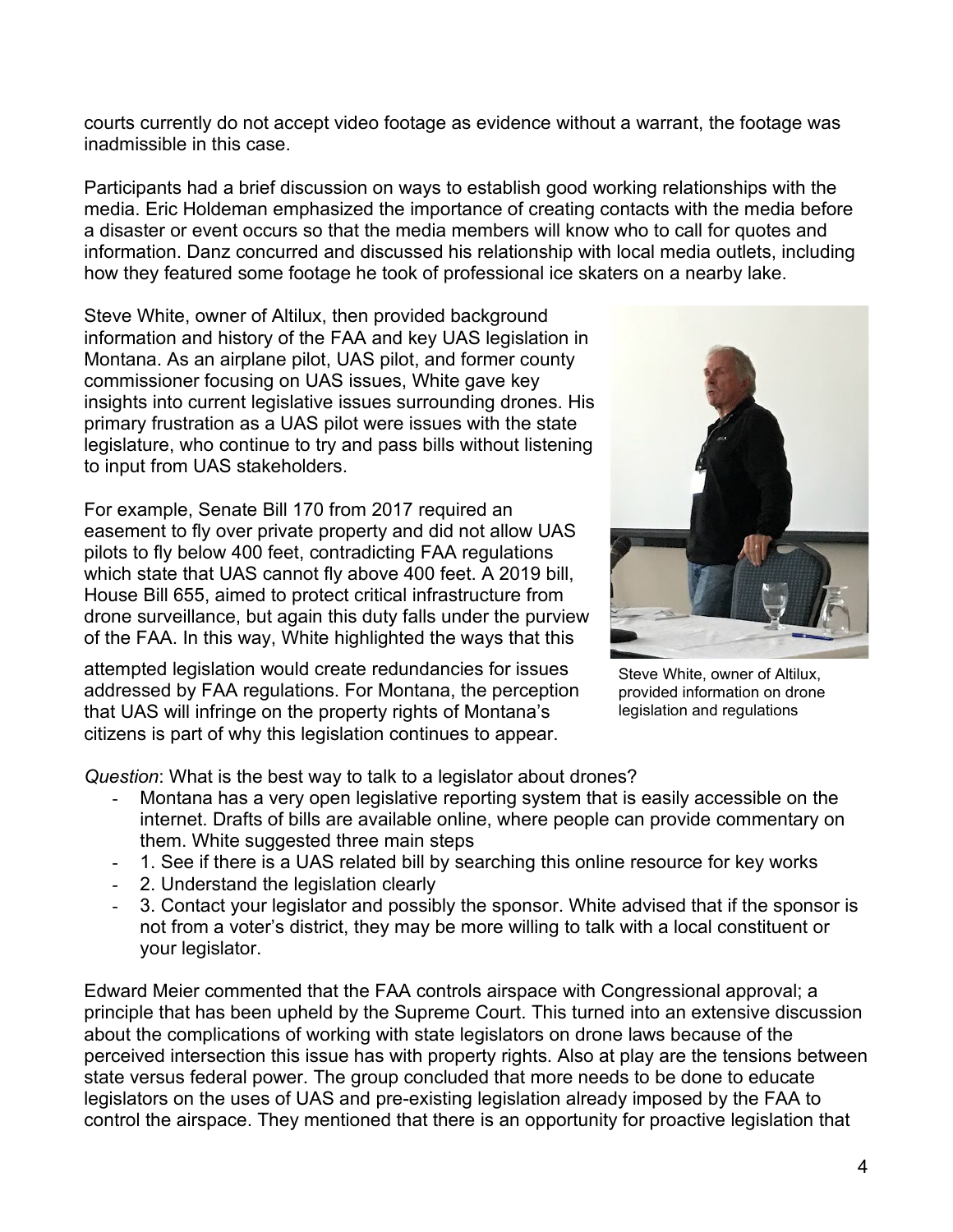would address concerns and help the UAS industry. This process could bring together legislators and UAS stakeholders in a collaborative effort to address bad actors that may use UAS for criminal activities.

# <span id="page-4-0"></span>Private Sector UAS Operational Concepts and Uses

The Private Sector session discussed what tasks UAS can be used for, and what Montana UAS operating companies are doing now. Speakers focused on the positive impact of UAS usage, especially their effectiveness in helping professional and volunteer firefighting crews combat wildfires. This session had input from four Montana-based companies that manufacture or operate UAS and was moderated by Edward Meier, representing the Association for Unmanned Vehicle Systems International (AUVSI) Big Sky chapter.

Meier kicked off the session with a discussion about the integration of new technologies into our daily lives, and the cross-over between technologies used in UAS with other innovations, including self-driving cars. He introduced the panelists and had them speak about their experience in the drone world.

Christian Bryce, UAS design engineer and pilot with Skyfish, highlighted the ways that drones have become more commonplace and mainstream in daily life, helping to remove the stigma against drones. Bryce briefly discussed the different types of drones his company builds and their various capabilities. He followed this up with a personal anecdote about using drones to fight wildfires. Bryce pointed out that many firefighting and first responder crews are hesitant to adopt new technology, but that demonstrating the usefulness of drones in these situations can help convince fire chiefs and others that this technology can be crucial to effectively fighting fires. One instance of this occurred when Bryce was assisting a crew as a volunteer fire fighter, when he used his drone to take thermal imaging of the fire, which helped the team anticipate where it was going next and prevented further destruction.

Shane Beams, CEO and Founder of Vision Aerial, built on this theme by discussing the value proposition of what drones have to offer. Beams reminded the audience that U.S. infrastructure has continually received very poor ratings from the American Society of Civil Engineers, making the case that drones can help address this issue. Drones can be much more cost effective in performing routine infrastructure inspections, which both saves money and allows the trucks and other equipment to focus on fixing pre-existing problems.

Circling back to the role of drones in fighting wildfires, Weston Irr, Director of Unmanned Systems at Bridger Aerospace, discussed how his company has used UAS to fight wildfires across several states. Coming from the U.S. military, Irr has used his background as an unmanned pilot to help Bridger Aerospace put together their UAS program to fight fires, including the 2018 Martin Fire in Nevada. Irr recalled that earlier this year, his team was able to completely map out a large fire in two hours using UAS – a process that would usually take much longer. The team then had a live feed of the fire which they allowed firefighters to watch. This one of the first times that a vendor has provided these kinds of services for a forest fire situation, but Irr stressed that this is the direction that disaster management is heading towards.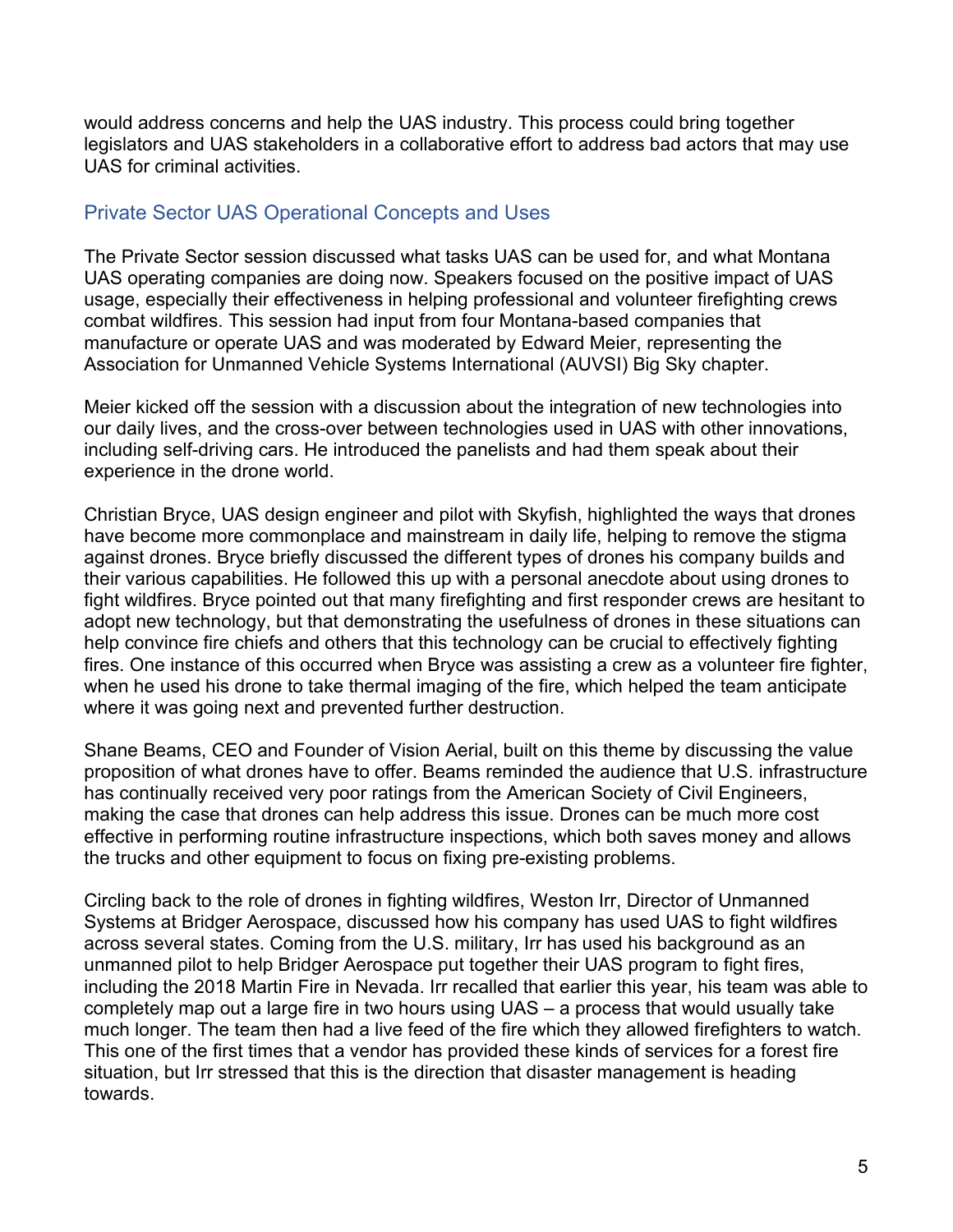J.D. Petersen from Big Sky UAV then provided some insight into his company and his work as a lobbyist and public relations expert for drones in Montana. In Petersen's district, drone operators are often called as a last resort, so his company primarily helps police with mapping areas to locate bodies of missing persons. Petersen talked about how this led into his role as a lobbyist trying to establish proactive legislation for UAS usage. Among other things, Petersen is pushing to allow videos to be submitted as evidence, and for warrants from judges that will allow UAS operators to submit drone footage in case they uncover evidence during their activities.

Meier concluded the panel by highlighting how the usefulness of UAS platforms is increasingly recognized by the general public. California is already using drones to fight fires, and in Tijuana, drones are being used to help police officers monitor areas to see if a situation is truly an emergency that requires an officer response. Meier focused on the positive aspects of drones, including how they can be used to gauge the health of a forest, contribute to pre fire and post fire land management, and ultimately help prevent fires from occurring.

*Question*: Petersen asked if anyone could speak about a recent mine project the Department of Environmental Quality (DEQ) conducted using UAS technology.

> - An audience member responded that the Montana Tells pit lake project used drones to take samples from 1000



feet below the surface. A pilot from Golder and Associates came to Montana from Denver with a proprietary device to collect water. They did one pass with a conductivity and depth probe to get a conductivity profile of the lake to see if it was homogenous or mixed. The team then sampled water from the surface from depths of 100 feet and 200 feet, returning two liters of water for each of those decks.

*Question:* When you're flying in those fires, are you competing for airspace with manned aircraft? Or are you doing at times they're not up there?

- Irr responded that his team participates with manned air traffic. Generally, there is a temporary flight restriction (TFR) in the airspace above a fire, but Irr's company has a government interest waiver that allows their UAS to be added into the TFR. This means that the UAS operators coordinate their activities as if they were another aircraft, with the exception that they have a launch recovery zone so the UAV can climb up to altitude. During launch and recovery, the pilot makes a call to notify active aircraft as the UAV climbs to altitude of approximately 5000 feet, which is above where other aircraft are flying. Irr said his systems can fly as far as electronic line of sight, approximately 50 miles at this time, but the longest they've ever gone is 24 miles.
- A panelist also pointed out that BNSF railways uses small aircraft to do rail line inspections.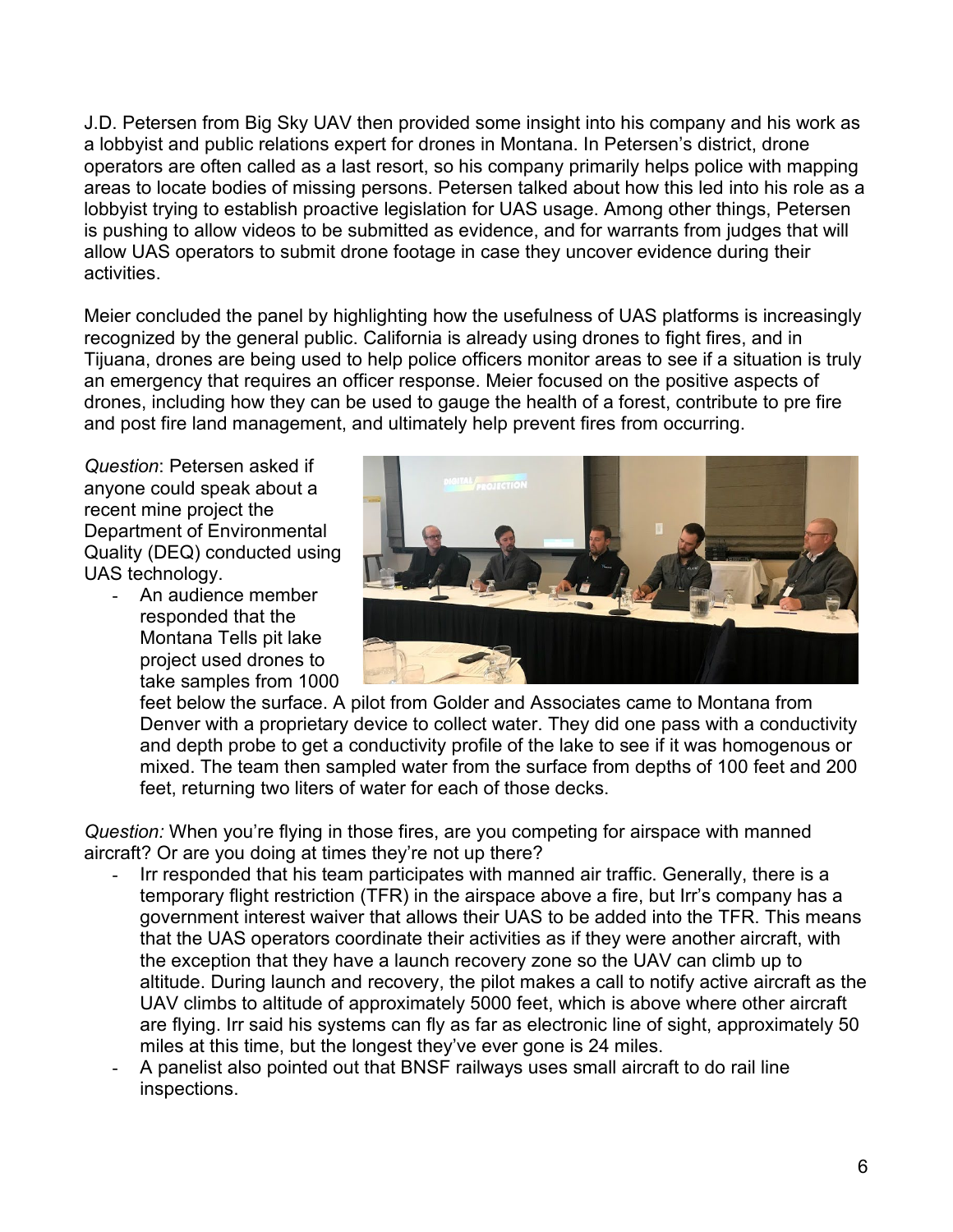*Comment:* A representative from Montana Senator Steve Daines' office thanked the panelists for their insight and the information they provided about drones. Meier followed this up by bringing attention to Senator Daines and Senator Diane Feinstein's new bipartisan bill on reducing calamity from wildfires.

<span id="page-6-0"></span>Highlights from the Montana Highway Patrol of UAS/Drone Usage

Sergeant Jay Nelson and State Trooper Scott Waddell provided context and commentary on the use of drones within the Montana Highway Patrol. Montana state Highway Patrol has experience both using drones as a tool for crash investigations and combatting bad-actor drones in various scenarios. Currently Montana Highway Patrol owns nine drones in Montana, one for each highway patrol district, except for Glendive district, which has two. These capacities allow the highway patrol to supplement other agencies across the state.

Trooper Waddell gave an overview on how the highway patrol uses drones for crash investigations, and the current legal challenges that the agency faces when flying their drones. Certified highway patrol pilots use UAS to take images post-crash which are sent back to the office for analysis, allowing the road to be opened much faster. Currently highway patrol officers needed to get a warrant from a judge every time they want to use their drones to take footage of a crash site. This will change on October 1, 2019 with legislation that allows troopers to take crash footage with UAS without a warrant. However, troopers will still need to obtain a warrant every time they want to fly over a crime scene.

Sergeant Nelson then discussed how the special operations division of the Montana highway patrol has used drones during Emergency Management Assistance Compact (EMAC) requests. In 2016, Montana highway patrol responded to an EMAC request from Ohio's governor to provide extra security at the Republican National Convention in Cleveland. At this event, Customs and Border Patrol were flying drones to get better visibility on the situation, but other actors at the event also had UAS. Nelson used this example to demonstrate that though TFRs and serial number registries are good for tracking down problematic drones, the follow up may be weeks or months after the event simply because it is oftentimes too difficult to track down the operator in a large crowd.

Montana highway patrol also responded to an EMAC request during the 2017 Dakota Access Pipeline protests, where drones played a major role as a tool for the highway patrol and as a danger to troopers. During the event, protesters used UAVS to 'buzz' officers, and one crashed into an officer's vehicle, effectively weaponizing the UAS against officers. In the future, law enforcement will have to worry about the 'threat from above' as the payload of UAVs increase, increasing their destructive potential by enabling bad actors to drop materials and hazardous objects onto people below. However, to highlight the positive uses of UAS, Nelson provided a case example where protesters were seen putting down a florescent type wire in conjunction with online chatter about blowing up a bridge. Law enforcement used a drone to assess the situation, and while the wires were there under the bridge, they weren't hooked up to any explosive device. Under these circumstances, UAS allowed officers to safely access the bridge and ensure everyone's safety.

Nelson concluded by discussing the implications of the Keystone XL Pipeline coming through Montana, close to Fort Peck Dam, and the ways that UAS could make patrolling the area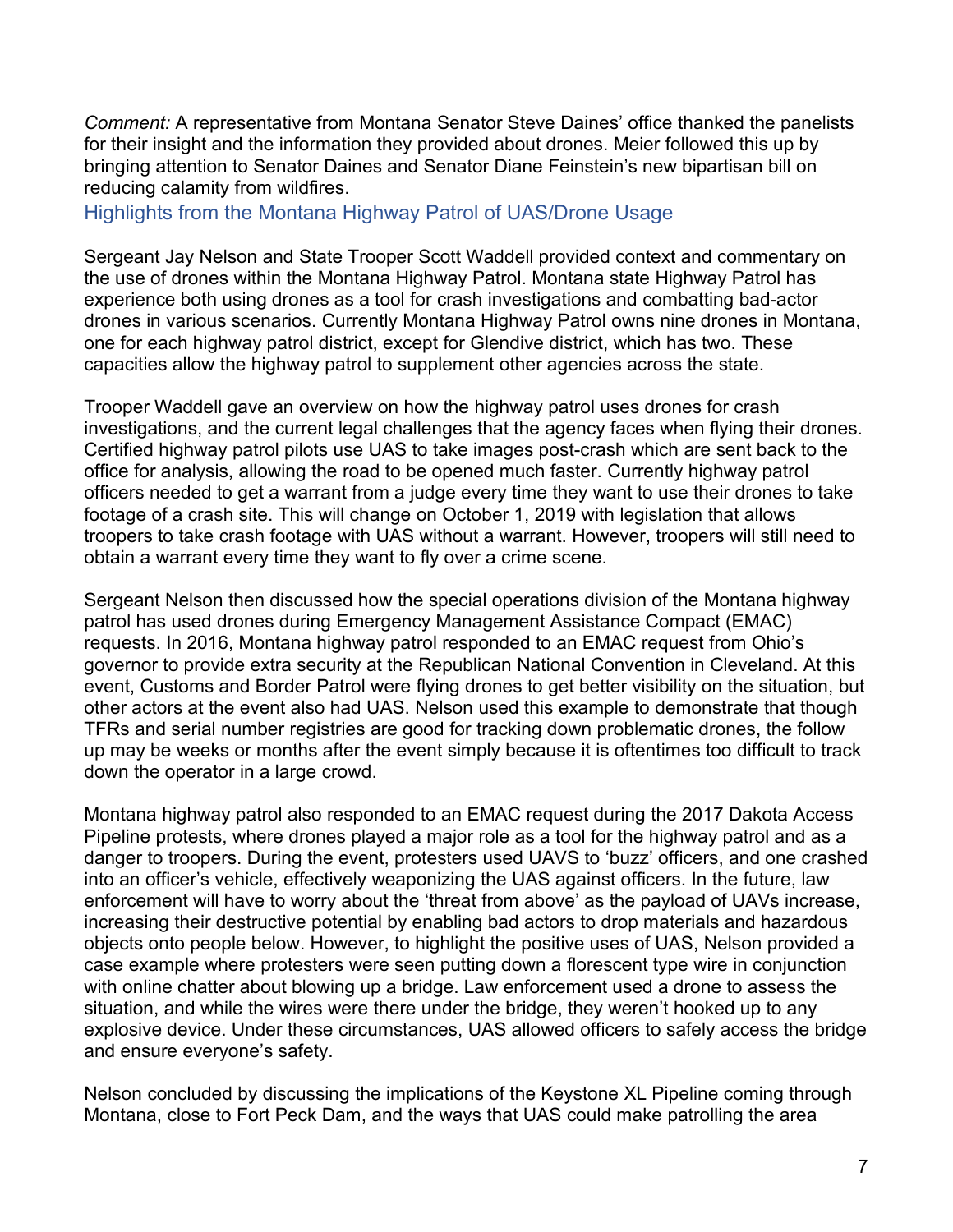easier. This route will put large swaths of critical infrastructure at risk and require near constant monitoring. The Montana highway patrol is well versed in UAS technology and utilizing their resources effectively to get the most out of their fleet. Nelson also pointed out that in Lewis and Clark County, search and rescue are quick to call drone operators if someone has gone missing.

*Question:* How is Montana highway patrol responding to rogue drone operators when the FAA isn't responding to calls about rogue drones?

Nelson: Currently highway patrol only takes out drones when they fall under the same rules as 'use of force,' so they are only taken out if they are a threat to the public or the officers. There needs to be an 'act' that could result in injury before officers can respond.

*Question:* How can professional drone operators work with Montana state highway patrol to get good legislation in place that will still allow them to operate while keeping the public safe?

Nelson: When working with the legislature, the best thing to do is to educate them, not just in the halls of the capitol, but at ground zero. Take them out and show them what the equipment can do. The biggest issue is lack of communication, so connecting with the legislators and showing them what's going on is very important.

*Question:* What has been the most effective means of removing drones, other than your 40 mike-mike?

- Nelson: The 40 mike-mike, or 40 millimeter, is a hard, dense sponge that is extremely accurate, and it is the best way to take out a drone. Getting hit with a drone would be deadly, so there is a change in law enforcement as officers are increasingly aware of threats from above.

*Comment:* Weston Irr pointed out that in his company's work with the Department of Defense, they have found that some of the best ways to counter UAS is electronic warfare. Specifically, they use a truck that puts a 'bubble' around the event in question which makes it difficult for UAV to fly. The bubble currently can track UAS within 5km and defeat them within 1km, and can be daisy-chained to provide better coverage.

- Nelson responded by reiterating that the highway patrol's primary objective is to protect people's first amendment rights in situations like those surrounding the XL pipeline, but expressed interest in the technology.
- Participants suggested that the highway patrol work with the FAA and use geofencing to establish a no-fly zone above critical infrastructure, like the XL pipeline.

*Question:* Is the highway patrol able to use the emergency labor process under part 107 to get expedited labor to fly outside line-of-sight in search and rescue missions? Doesn't the line-ofsight restriction limit your capabilities?

- Waddell: We have not been able to do that.
- Nelson: This issue is something that the highway patrol have run into, including a recent event when the highway patrol was assisting the Helena Police Department with a fatality incident. Because of proximity to the airport, they were not able to fly their drones.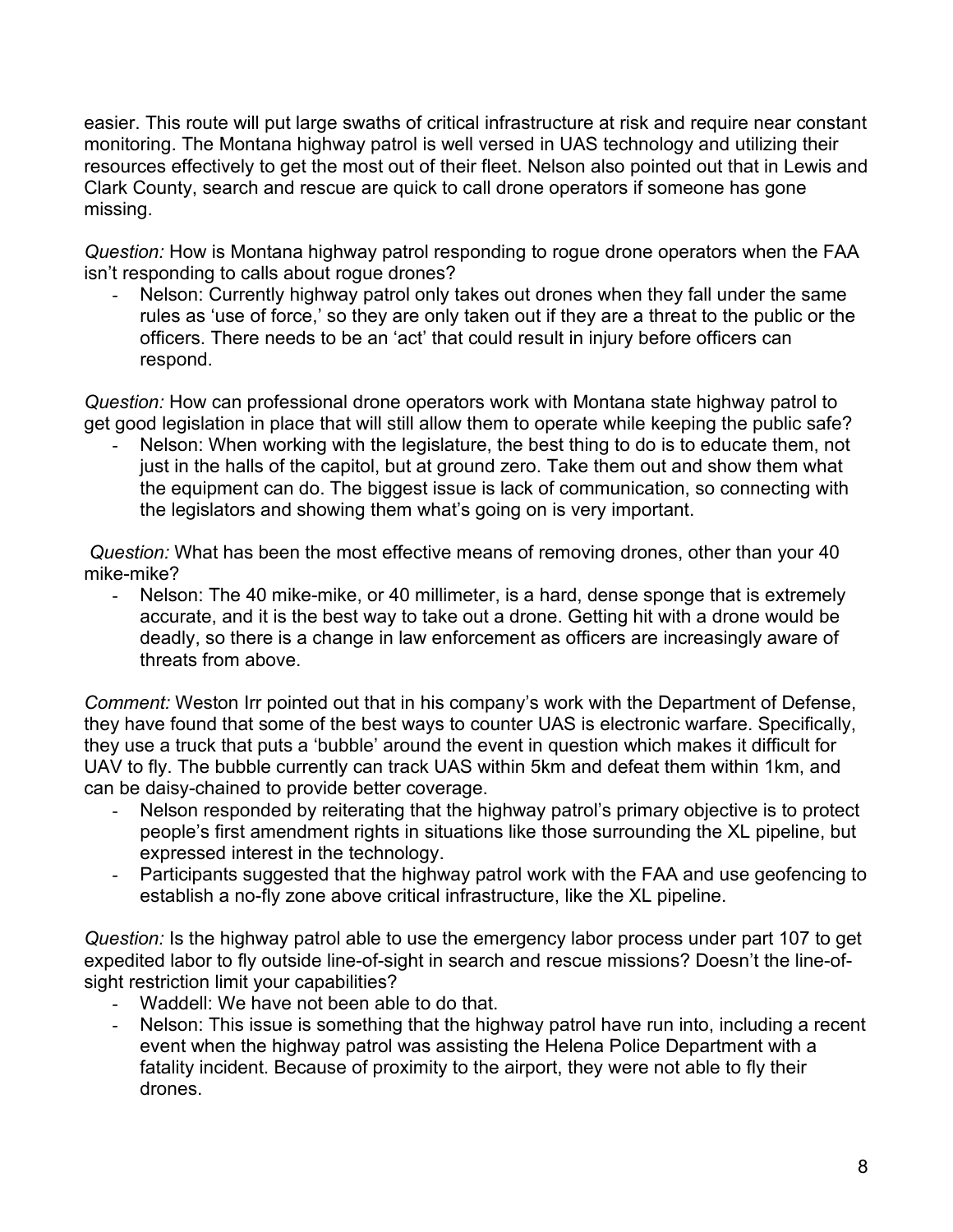### <span id="page-8-0"></span>Overview and Future Possibilities of Drone/UAS Programs at Montana Higher Education Institutions

Several Montana higher education institutions have programs that focus on both the development of UAS technology and training of UAS pilots to prepare them for the workforce. Higher education institutions are an important place for testing and developing new sensors, pioneering new uses for drones, and educating the public sector on ways to most effectively utilize this technology.

Jennifer Fowler began the session by providing an overview of the University of Montana's involvement with drones. Fowler serves as the director for the Autonomous Aerial System's Office at the University of Montana. The



Jennifer Fowler, Director, Autonomous Aerial Systems Office from the University of Montana spoke about its UAS program

program began with funding from NASA to conduct research on weather balloons in the early 2000s, and in 2007 their team began coordinating with the Forest Service to work on forest fires using tethered balloons and UAVs. Around 2013, the program wanted to train pilots to fly drones, but ran into issues with permitting and certificates of authorization. Prior to the establishment of Part 107, there were lots of complications around the permitting process to fly drones, which made it difficult for the University to train students and future drone pilots. This led to the University of Montana's establishment of the Autonomous Aerial Systems Office, which expanded from training into drone-based research and data processing of the information taken from drones, and became a regional source of licensed UAS pilots.

The Office has since coordinated efforts to investigate different types of UAS sensors and their applications in both the public and private markets. Among these efforts are programs with the University of Montana's Fire Center to evaluate pre- and post-burn landscapes, smoke effects, and the impact of wildfires on communities. The Office is also using grant funding to look into the potential benefits of using UAS instead of weather balloons to give better weather profiles with real-time data feedback. Fowler noted that UAS contractors often run into issues when working with the public sector because the deliverables are unclear and the public sector actors don't always fully understand the capabilities of drones. To address this gap, the AASO has done lots of demos in conjunction with the forest service to help the public sector better understand what information each of the various sensors can provide so they can make better choices on the types and styles of UAS / UAS sensors they use in a given situation.

Fowler noted that as part of the space grant consortium, the AASO now has a formalized program and is putting together funding propositions for the next four years with NASA. This will allow students to intern with various UAS companies, and Fowler encouraged the vendors and operators in the room to contact her if they wanted or needed an intern for a summer. The program is very interested in working with and connecting to the private sector.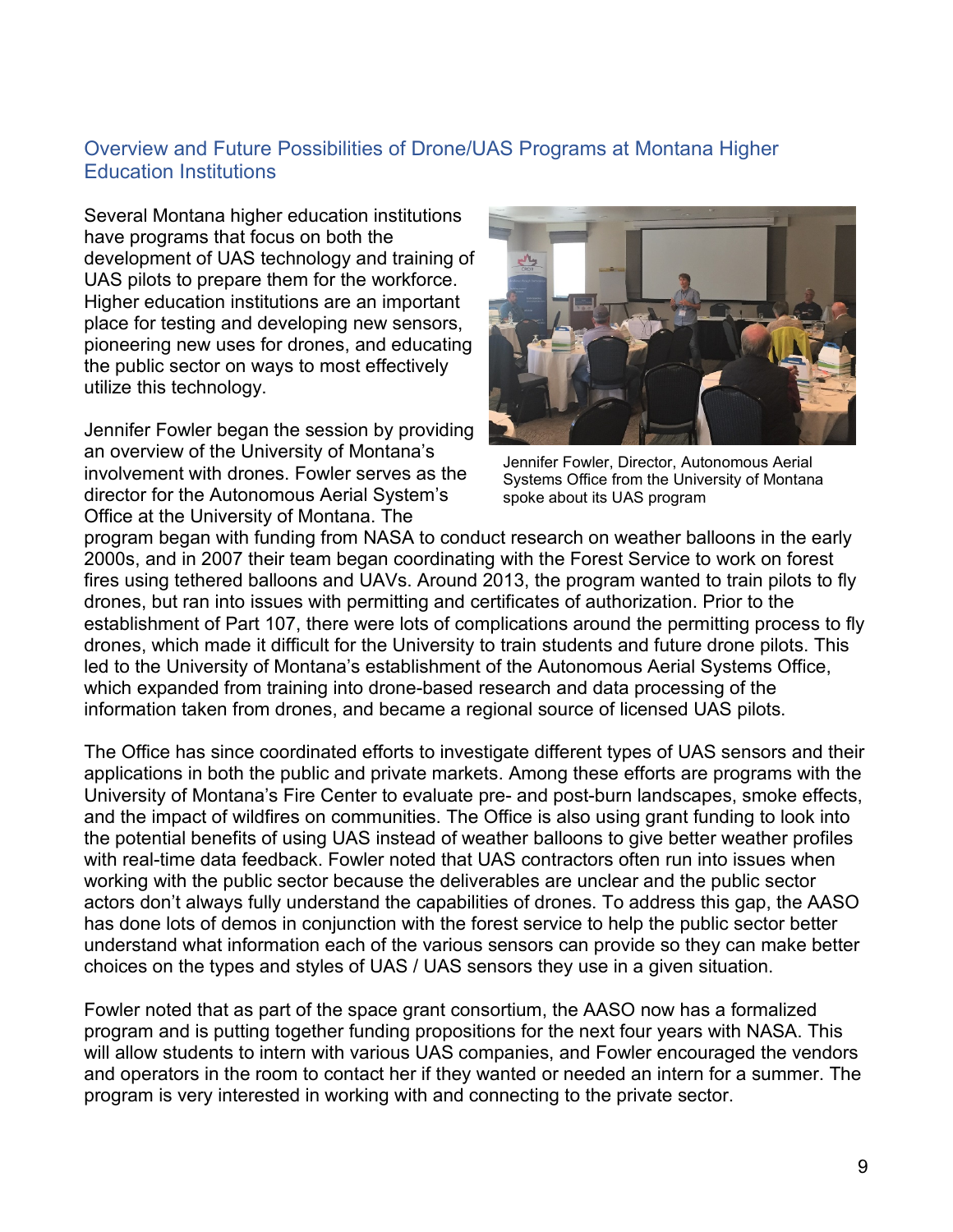*Question:* What kinds of data will the UAS weather sensors provide?

Fowler: UAS weather sensors provide temperature, relative humidity, pressure, and wind from GPS.

*Question:* Is your office experimenting with workable payloads, arms, or anything like that? *Fowler:* We have been working with Montana Tech, the engineering school, and the results have been good so far.

*Question:* When you were doing the smoke study, how did you measure the density of smoke in the air?

*Fowler:* We are investigating various sensors with an emphasis on flight configurations and then giving the data to the right people to process it.

Jeremy Crowley, who works with both the Montana Bureau of Mines and Geology and as a professor at Montana Tech, provided further insight into the role of UAS in higher education. Through his work at the Bureau of Mines and Geology, Crowley currently uses drones to study ground water-surface water interaction using photogrammetry and to investigate geothermal discharge using photogrammetry and thermal mapping north of Yellowstone. They are also experimenting with different ways drones can be used to investigate changes in vegetation and groundwater elevation after the installation of beaver mimicry structures for stream restoration

Montana Tech's interest in UAS is heavily based on the development of new sensors and new ways of using drones to take measurements, and this has prompted lots of cross-discipline cooperation between departments. Crowley noted that while Montana Tech is a small school, its emphasis on applied electrical engineering and UAS has allowed the geophysics, electrical, environmental, mining, and geological engineering departments to coordinate and specialize in the development of new sensors for drones. Currently Crowley and his team are working on a custom LIDAR sensor with an onboard computer, developing algorithms for obstacle avoidance and terrain-guided flight. This sensor relies on Simultaneous Localization and Mapping (SLAM) technology which allows real-time feedback over the flight controller to avoid obstacles.

Several grants have focused on mine safety, funding work at the Golden Sunlight mine outside of Whitehall, MT. Drones were brought in to map different areas of the mine and to establish likely areas of rockfalls in inaccessible parts of the mine. The team discovered that LIDAR was good for rockfall detection, but photogrammetry is better for understanding the mineral structure of the area, so a combination of the two have large implications for mineral mapping. Another application being investigated in the geophysics department involves detection of unexploded ordnance. This department is developing magnetometers and electromagnetic induction sensors to do this work. They are getting pretty good results with small, lightweight magnetometers and electromagnetic induction sensors.

Another area of UAS innovation in Montana's higher education institutions is a drone research test area. Crowley and his team currently have a memorandum of understanding with the local county, and have secured a 500-acre area for drone testing. The testing area was intended to promote public-private partnerships and cooperation between different sectors and agencies.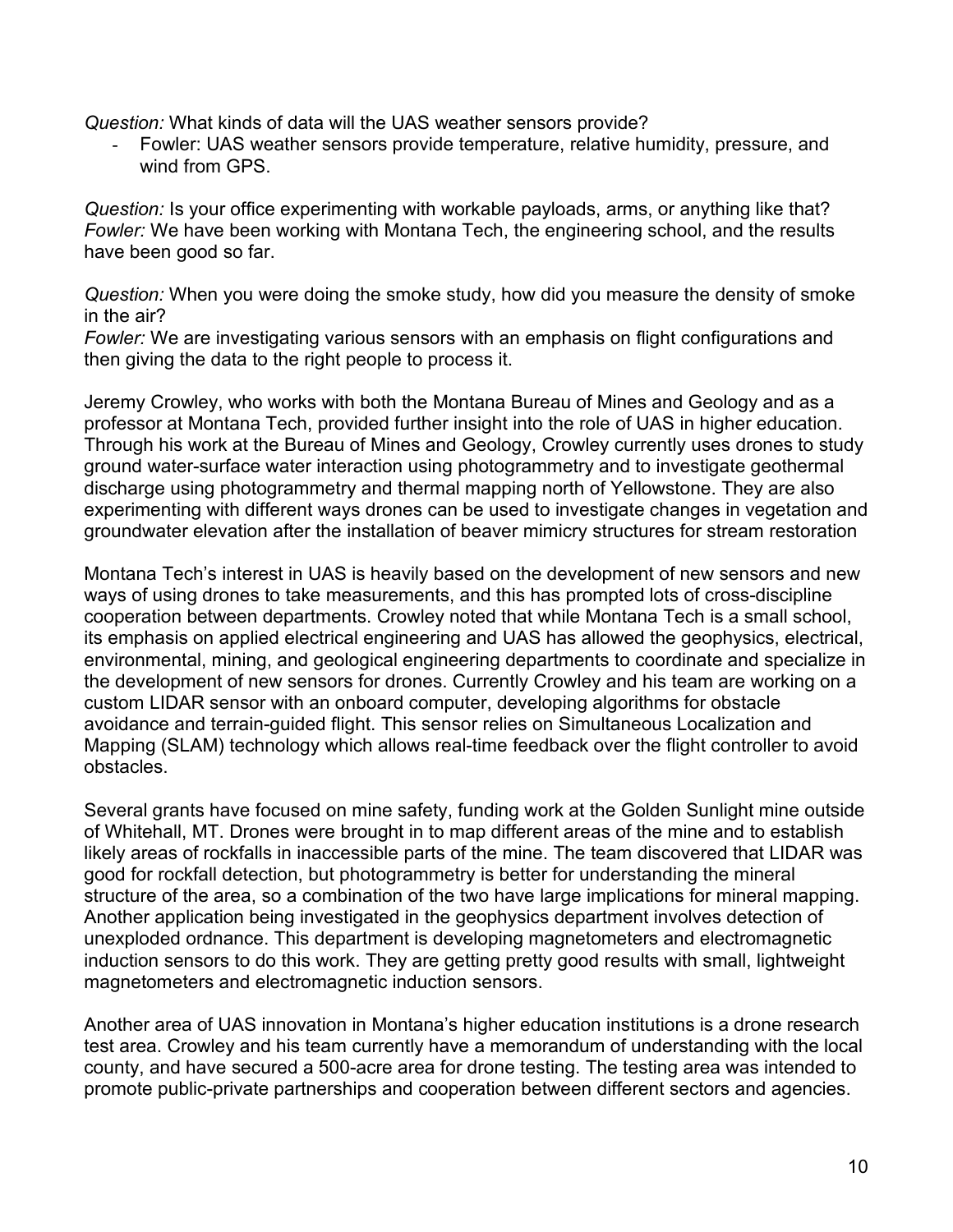Crowley concluded by emphasizing that UAS technology development is a good economic opportunity for Montana.

Kreh Germaine, Chief Information Officer of the Montana Department of Natural Resources and Conservation (DNRC), was in the audience and provided some commentary from the state government's perspective about the role and regulation of UAS. While the DNRC recognizes that UAS technology has lots of positive implications for the natural resources community, Germaine highlighted the ways that current policies and legislation in Montana are not adequate to address the various challenges UAS present.

Germaine argued that government agencies need to establish good and clear policies for UAS usage which will address some of the complications that arise from working with drones and flying them over private property. He believes that the state should establish both operational policies which outline how, when, and where the state will use this technology, and data privacy policy so that there are safeguards in place to handle the data collected by government UAS. Montana is a sunshine state, so lots of information is easily accessible, which means that government agencies must balance that against the interest of protecting citizens' privacy. This means that the data collected needs to be handled responsibly with a reviewing process to scrub personal information if necessary.

To address this issue, Germain advised the Information Technology Managers Council to put together a working group of state agencies with UAS programs to develop a framework of standards to preempt potentially troublesome legislation. Germaine currently chairs this working group, and they have begun designing a framework for state agencies and local governments to help them understand how to create a UAS program and how they can operate within the state. The group is very concerned about the citizens' perspective and how they can convince them that utilizing these technologies helps the state serve citizens better.

Simultaneously, the legislator auditor's office opened up an audit on UAS use in state government agencies. As part of the audit they held a council meeting and released a report, all of which is available online and "Appendix A" lists the link. The audit found that the state needs to be more organized and proactive about policies regarding UAS programs. Governor Steve Bullock agreed, and issued executive order no. 11-19 which called for the establishment of a UAS council with three slots available for private sector or local government representatives. This will likely be only a year-long council that will start the process of establishing and regulating some type of organization. Currently it's attached to the Department of Transportation for funding purposes, which is what other states have been doing. If any of the workshop participants were interested in serving on this council, Germaine urged them to contact him for follow up.

*Comment*: In the past, legislators have not wanted to get involved in drone legislation, especially close to an election

 $\circ$  Germaine replied that legislation needs to happen, and trying to be proactive about it was a better move. He said they should utilize the council to direct concerned citizens and private industry businesses etc. to stay away from the negative aspects of drones and focus on the benefits that they can provide. Germaine has worked with Fowler and Crowley on some of these frameworks, which will be presented to the council as a draft to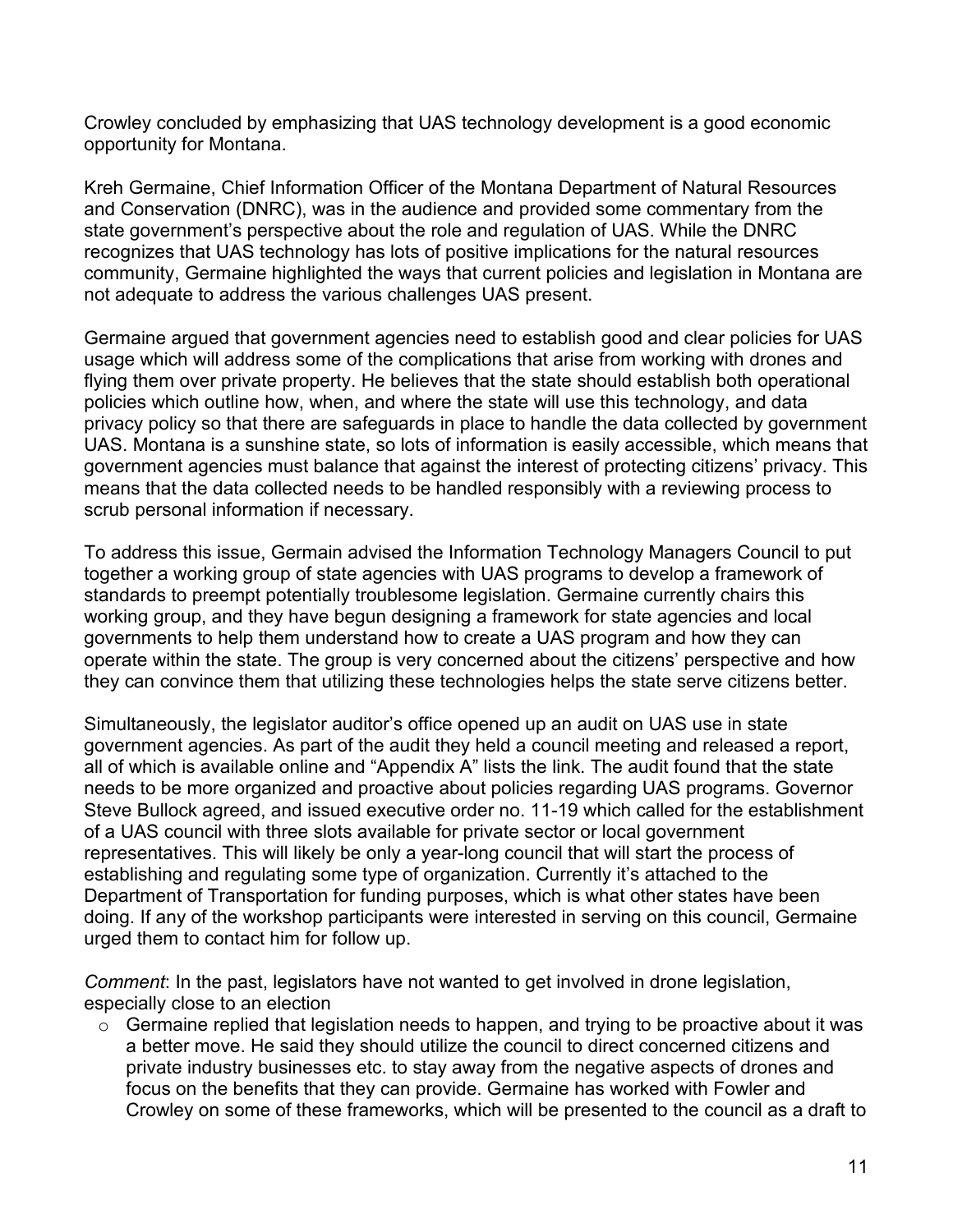build off of, and will continue to work with it as is seen fit. Part of the goal is to set up public website with all recommendations from the state of Montana about what to do once you have your part 107 license, what kinds of things need to be in place to have a good program that will keep the user out of trouble.

Crowley concluded by informing participants that he has an email list serve of UAS users in Montana, and that he would be interested in participating in a UAS users' group.

### <span id="page-11-0"></span>Potential Users Group and Concept of Operations (CONOPS) in the State: Facilitated **Discussion**

Eric Holdeman then began a discussion of a potential UAS users' group for the state of Montana, presenting the CONOPS seen in "Appendix B" Participants then began discussing different uses for UAS in the state, and places where the technology could be beneficial. One participant commented that the Montana Department of Transportation has been using Phantom 4 and Inspire 2 Quadcopters to do mapping and surveying. Other state-wide uses for drones include structural inspections and avalanche mitigation and assessment.

Holdeman interjected that the participants should highlight and bring up these positive stories of UAS successes publicly. He recommended a strategy used by a county south of Seattle which had UAS media day where they demonstrated the benefits and real dollar efficiencies of UAS usage.

Pepper Petersen drew attention to the fact that most of the discussion had been focused on using drones post-disaster, when in fact they can be equally useful for pre-disaster preparedness. This could include surveying bridges and buildings to understand pre-existing weaknesses in the structures before a disaster strikes. Jeremy Crowley informed the group that the DNRC is currently working with \$10 million of FEMA grants to get high resolution LIDAR scans of the state. These scans contain some of the information that Petersen wanted to track.

Steve Myers then presented a positive case example from a private critical infrastructure company where UAS operators informed the community ahead of time when and where they would be flying their drones. After doing this, there were no calls from the community complaining about the drones, which highlighted the positive impact of keeping the community well-informed on UAS activities preemptively.

#### <span id="page-11-1"></span>Next Steps and Timeline

Montana would be interested in a users group, which could be headed by Jeremy Crowley, Pepper Petersen, or another participant from the workshop. State will identify members of a council that will look at UAS regulations and policies for the State. The PNWER Annual Summit will be held on July 2020 and might be a venue to discuss the progress being made on UAS policies in the State.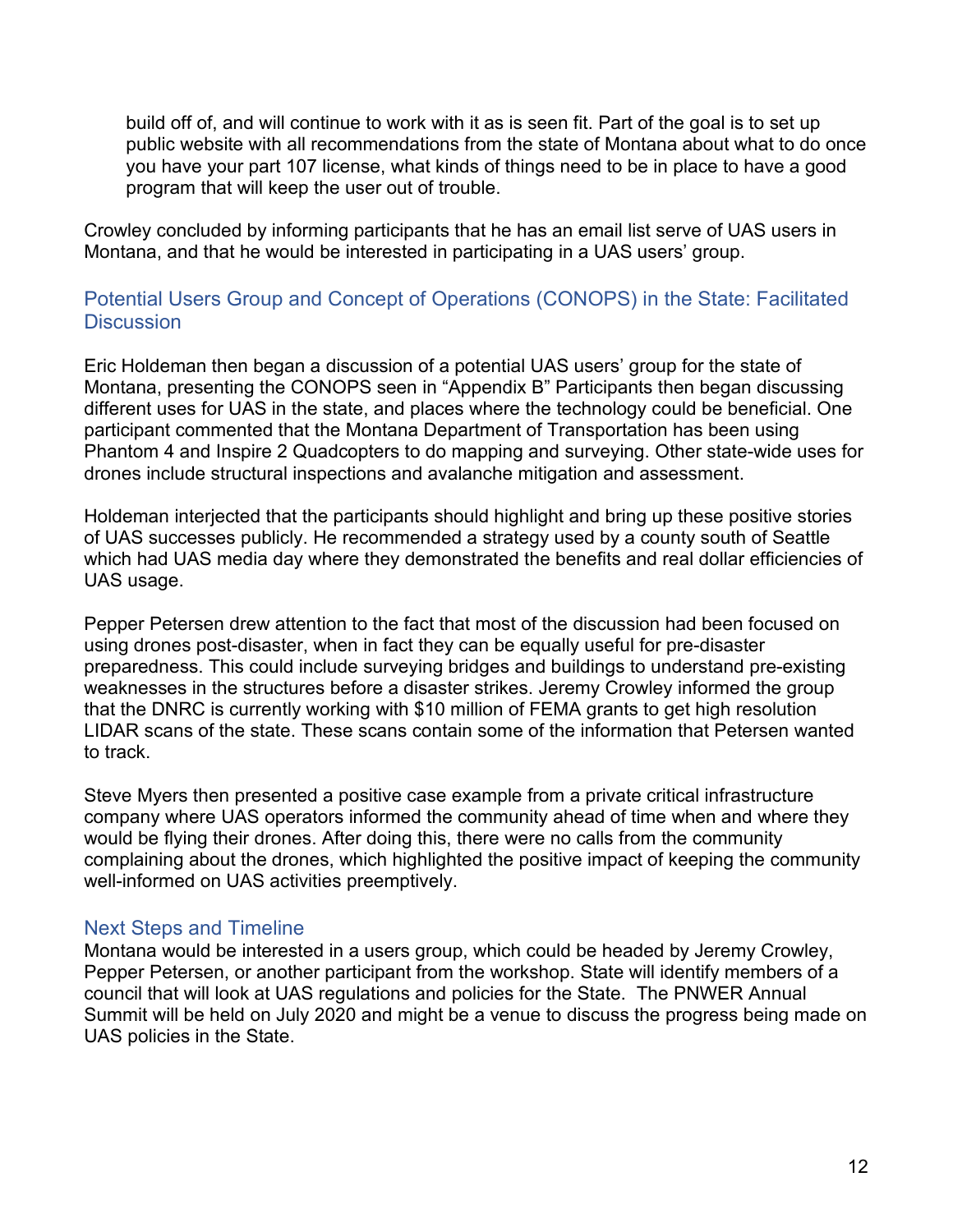# <span id="page-12-0"></span>Appendix A: Resources

Weblinks:

- https://www.dhs.gov/cisa/uas-critical-infrastructure
- https://www.regionalresilience.org/drone-news--resources
- [https://leg.mt.gov/content/Committees/Administration/audit/2019-20/Meetings/June-](https://leg.mt.gov/content/Committees/Administration/audit/2019-20/Meetings/June-2019/17DP-05.pdf)[2019/17DP-05.pdf](https://leg.mt.gov/content/Committees/Administration/audit/2019-20/Meetings/June-2019/17DP-05.pdf)
- http://www.umt.edu/aaso/

Videos:

- <https://vimeo.com/296920234> CRDR Webinar on establishing a drone program
- <https://vimeo.com/328330356> Edward Meier
- <https://vimeo.com/341291247> Kevin Danz
- <https://www.youtube.com/watch?v=Y42jfniK-n8&feature=youtu.be> Steve White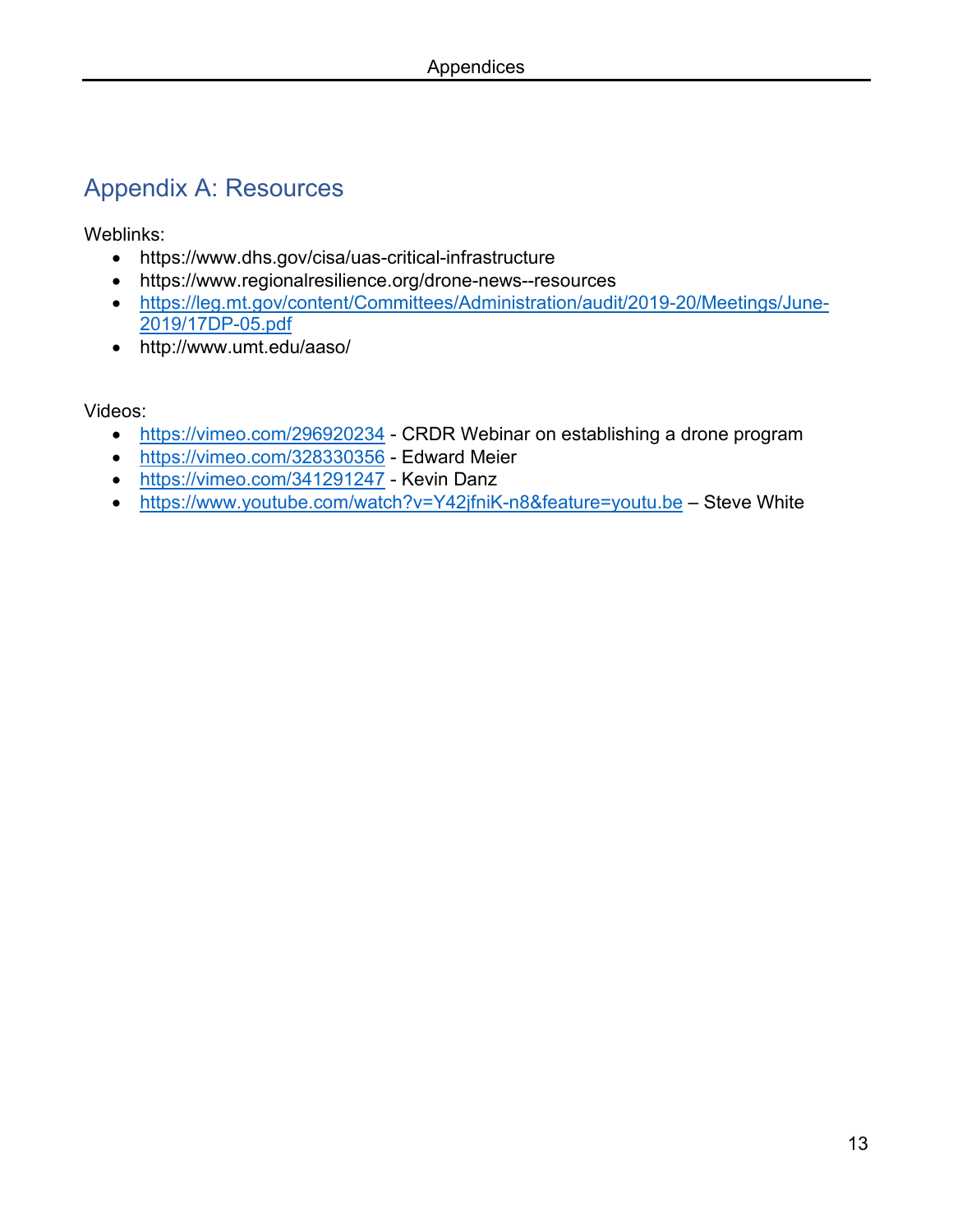# <span id="page-13-0"></span>Appendix B: Draft CONOPS

#### **DRAFT Template Critical Infrastructure Disaster Access and Damage Reporting State of [insert state] Concept of Operations (CONOPS)**

### **I Introduction**

#### **1.1 Purpose**

The purpose of this CONOPS is to enable critical infrastructure owners and operators to have access to their infrastructures in post disaster scenarios. This will allow them to make a rapid damage assessment of their facilities. The second purpose of this CONOPS is to establish a criteria for reporting the status of infrastructures to the state emergency management Emergency Operations Center (EOC). Finally, if there is raw data, such as photos, video or other data that assists in better communicating the status of the damaged facilities, this CONOPS will designate the format and possible transmission methods for sharing that information back to the State EOC.

# **1.2 Background**

86% of the nation's critical infrastructure is owned and operated by the private sector. There is a need for rapid damage assessment of these critical infrastructures immediately following a disaster. Emerging drone technology is allowing for an expedited and detailed damage assessment of infrastructures by owners and operators. To accomplish this work requires that the private sector have access to disaster zones to conduct damage assessments and then be able to share information rapidly with state emergency management agencies so that a common operating picture can be established and shared appropriately.

# **1.3 Scope**

This project scope includes the development of plans, procedures, processes, and mechanisms for the collection and exchange of damage information. This information will assist both infrastructure owners and the public sector to obtain faster situational awareness on the status of their infrastructures, and other interdependent infrastructures that may impact their ability to provide services, and products to their customers. This information will be transmitted to state EOCs and used to create a common operational map that can be shared with the federal government, lower level jurisdictional organizations and the private sector.

A public-private workshop was conducted. At this workshop sessions were held that invited public and private CI owners and operators to be briefed on and consider their needs and concerns about partnering with the government sector and their state. The outcome of the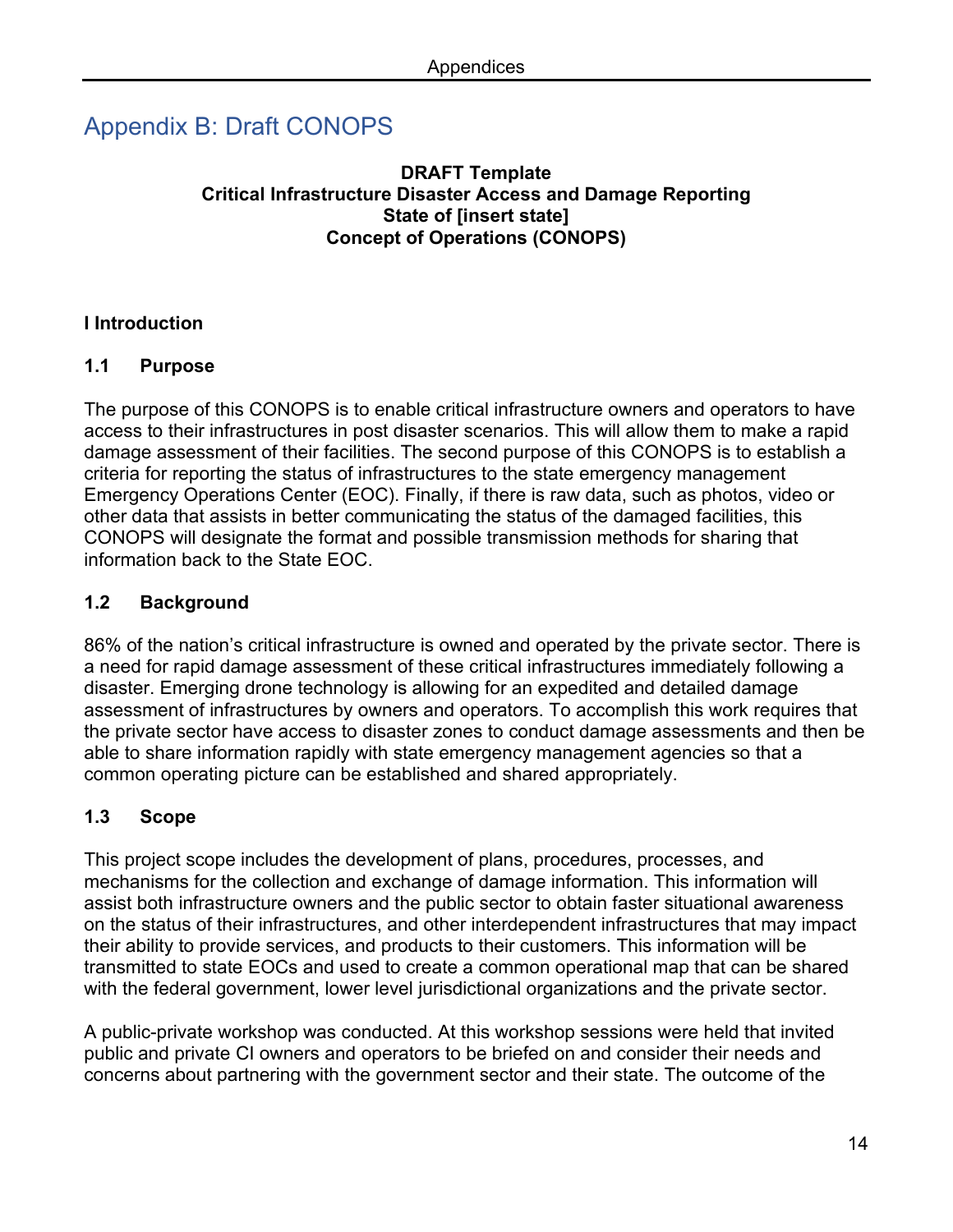workshop provided for the initial formation of operational concepts are now incorporated into this CONOPS.

#### **1.4 Objectives**

- Document the process whereby critical infrastructure owners and operators can gain access to their facilities located in disaster zones that may be located in areas that are sealed off from the general public by law enforcement.
- Designate a simplified reporting format whereby infrastructure owners and operators can report the operational status of their infrastructure facilities.
- Establish communication pathways and file formats for the transmission of raw data, as appropriate, that amplifies and perhaps clarifies the extent of damages to said infrastructure.

#### **2 Options for Gaining Access to Critical Infrastructure in Disaster Areas**

#### **2.1 Law Enforcement Control of Access into Disaster Zones**

Disaster zones are often sealed off post disaster at the direction of government officials at all levels of government. This is done to protect property and facilities that have been evacuated due to a disaster. When this occurs, traditionally this task is performed by law enforcement agencies at the city, county and state levels. During large scale disasters they may be assisted in this security task by the National Guard.

The senior law enforcement officer for the department with this security task normally acts in concert with state and local emergency management authorities, or in some cases as part of a specific Incident Management Team (IMT), discussed below.

When infrastructure owners and operators need access to their facilities that are located in secured areas, they must work with the senior law enforcement officers, County Sheriffs and Police Chiefs to gain access. This can be accomplished by working through an established local EOC that has local law enforcement liaisons present to coordinate the specific access point for entry by infrastructure owners, the route to the infrastructure and likely the exact destination and location of the infrastructure.

Crews who are allowed access into disaster zones must abide by all the stipulations placed upon them by law enforcement, e.g. single points of entry and exit from the disaster zone and means and methods for communicating their location and status to the appropriate EOC or command center designated by the law enforcement agency.

There may be additional requirements for all staff entering a disaster zone to have a written pass/authorization from established by local law enforcement and special identification for vehicles operating within the disaster zone.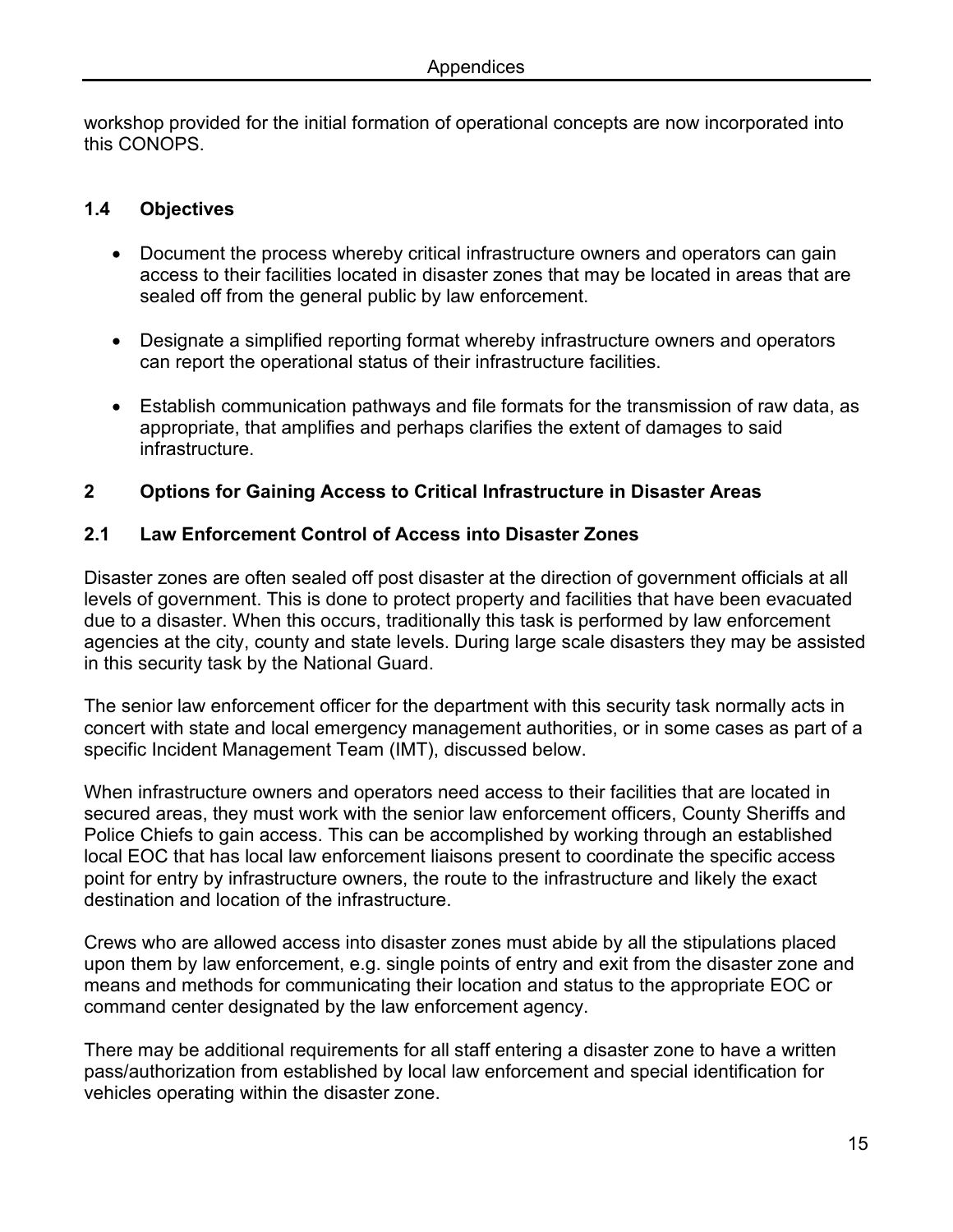The emphasis on gaining access is to provide for the safety of individuals entering the disaster zone, accountability of personnel and vehicles/equipment operating within the disaster zone and compliance with all reporting requirements established by the law enforcement agency.

# **2.2 Areas under the control of an Incident Management Team (IMT)**

For many disaster situations it will be possible that an IMT is established to manage the field response to a disaster. In the past, wildland fires have been the typical use for IMT organizations. The usage of IMTs has expanded for other disaster response operations that could include search and rescue, recovery operations, flooding, or in one well documented case a large mudslide.

# **2.3 Direction and Control under an IMT**

In a situation that has an IMT in charge of the disaster response it is the Incident Commander who has the ultimate authority for all operations that occur within the designated disaster area and for granting access into disaster zones. Infrastructure owners and operators must contact the individual IMT command center to coordinate their entrance into a disaster area. All protocols established by the Incident Commander must be followed. Normally this will require anyone entering a disaster zone to also report their exit from that zone when their work is completed.

State Emergency Operations Centers (EOC) can assist infrastructure owners and operators in identifying the specific IMT and its location where coordination will be required. Note that the use of drones to conduct inspections within areas controlled by an IMT needs to clearly communicated and approved by the IMT, integrating their use into their air operations plans.

#### **3 Infrastructure Damage Reporting**

#### **3.1 General**

The impact of disaster damages to our modern business and supply systems can be catastrophic to our ability to function as a society. Public health and our overall economy can be decimated by the lack of a functional infrastructure system that provides electrical power, communications, transportation, liquid fuels, water and waste-water services to name only a few of the major infrastructures.

It is critical to have good situational awareness on what infrastructure systems are functional, those that are functioning at a less than optimal level and then those that are either off-line or perhaps even destroyed. Having this information will assist in establishing a common operational picture.

Reporting on the status of infrastructure will initially be scarce, but with teams forming and organizations getting organized to respond, the amount of information available on the status of infrastructure will escalate rapidly.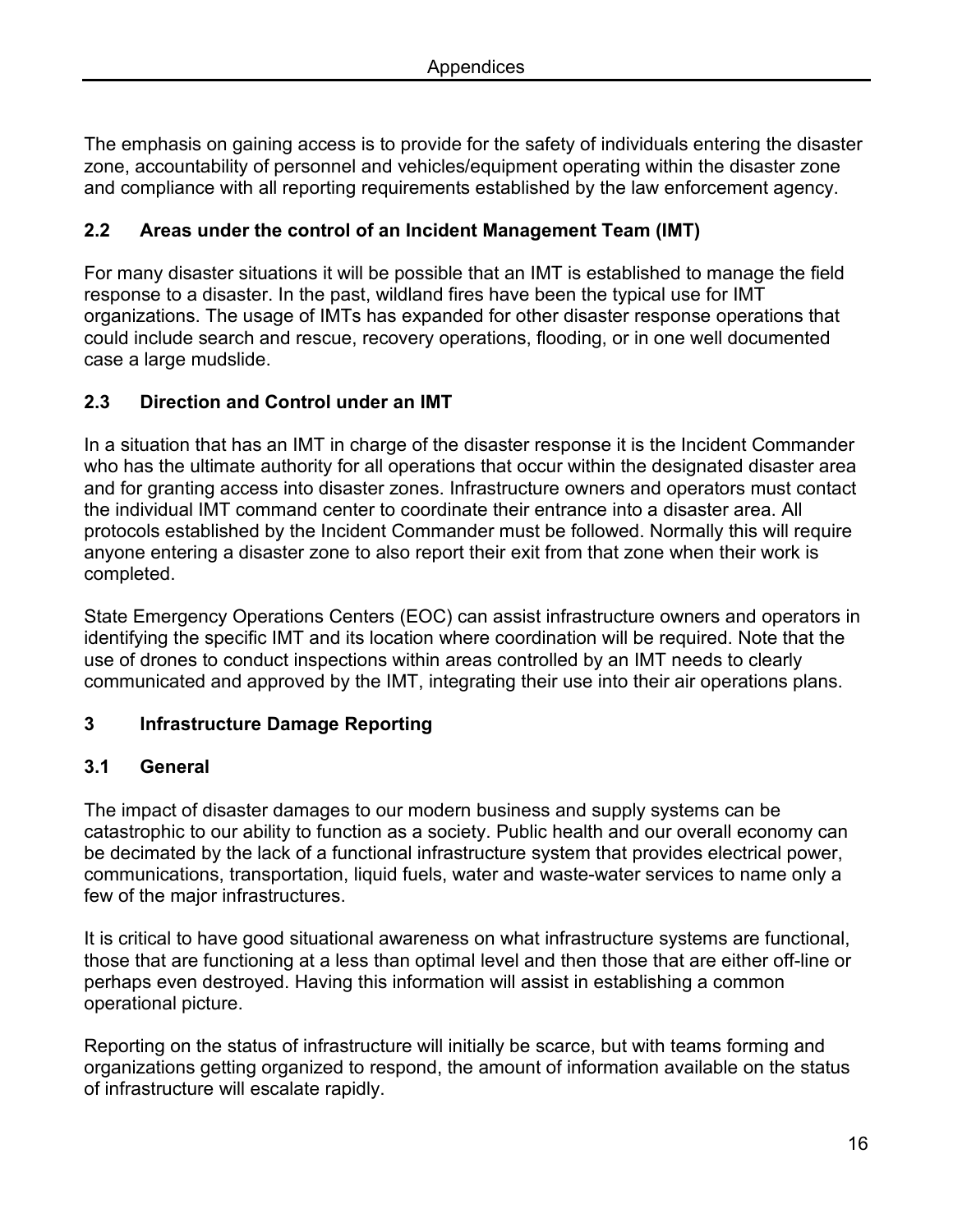It will be important to have a system which enables the operational status of critical infrastructure to be reported easily and provide a "snapshot" of the status of the infrastructure.

### **3.2 Rapid Damage Reporting—Color Coded System**

In order to rapidly communicate the status of infrastructures a color coded system will be utilized. This system of reporting focuses only on the operational status of the infrastructure and not what the specific issue is that is causing the rating to be applied to the damage. The judgement on what the status of the color code is made by the inspector on the ground using their individual expertise to make such a judgement call. This rating system does not provide detailed information on the cause of the rating or why a system receives a specific rating.

### **Rapid Damage Reporting – Color Coded System**

| Green                    | Yellow      | Red                    | <b>Black</b> |
|--------------------------|-------------|------------------------|--------------|
| <b>Fully Operational</b> | 50%-80%     | <b>Not Operational</b> | Destroyed    |
|                          | Operational | <b>Repair Needed</b>   | Major Damage |

Information is likely shared back to a parent organization which will consolidate information for a series of individual inspections for disasters that are regional in nature, such as an earthquake, wildfire or major flooding. It is possible that there is a single event at one specific location that is impacting critical infrastructure. The same process of reporting will be followed.

#### **3.3 Sharing of Raw Data of Damages**

It is not unusual for persons receiving reports about damages to have trouble comprehending the extent of the disaster and the damages that have occurred. Besides the use of the color coded system described above it may be advisable to provide additional information when possible on infrastructure damages by transmitting photographs or video, that clearly depict and clarify the extent of the damages. For instance, this photo immediately explains the extent of damages to a tower carrying electrical power lines. Note, every instance of infrastructure damage does not need to have photographic or other information shared.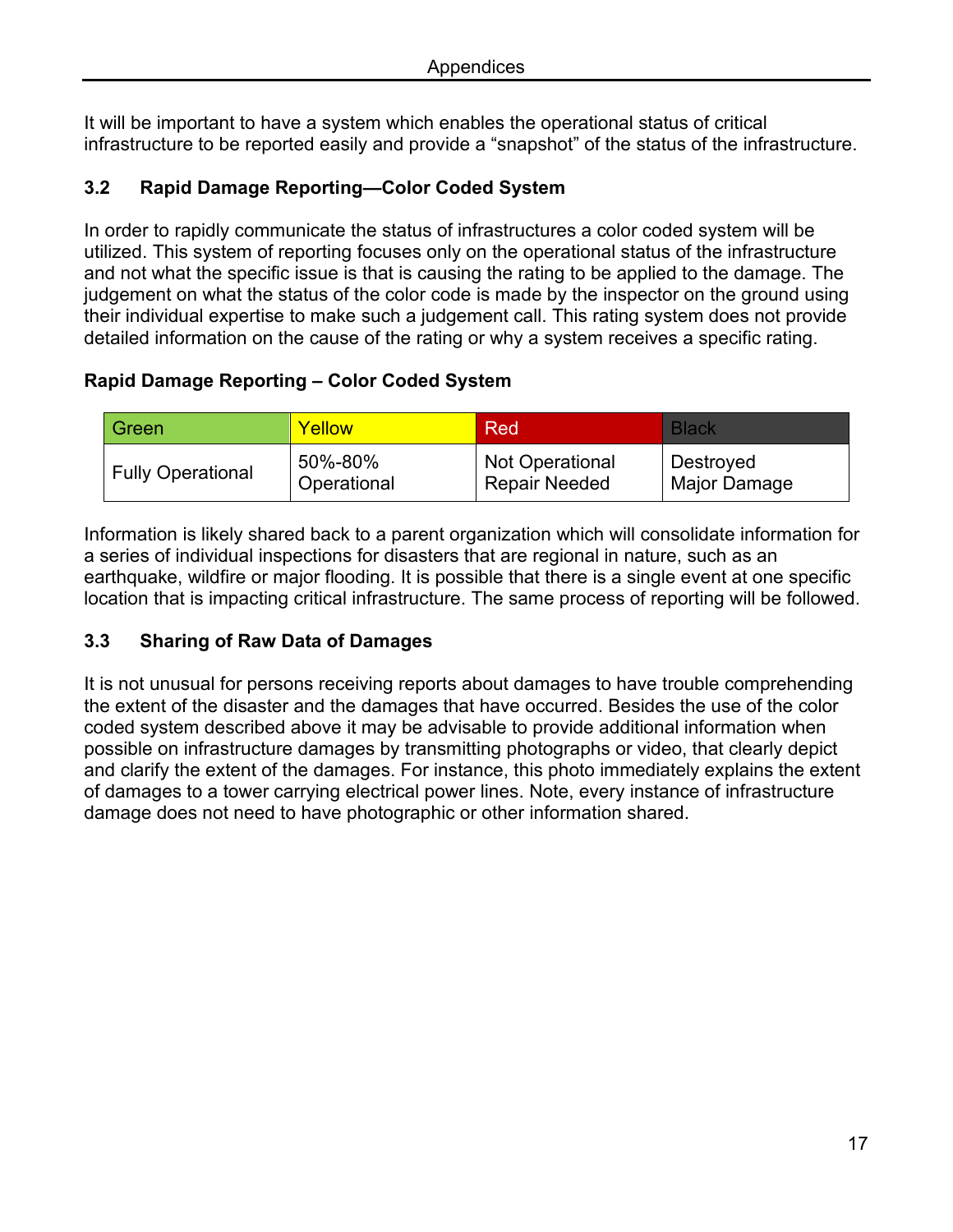

# **3.4 Communicating Damage Information to the State EOC**

The transmission of infrastructure damage information should be made by any available means of communications that remains operational following a disaster. Typically, in a field environment this may include cellular phones followed by radio transmissions. In some cases it will require gathering data on the damages at an incident site and then inspectors relocating to a position where telecommunications systems remain operational. It is possible that early in a disaster information will have to be transmitted by messenger if all telecommunications systems are inoperable.

Damage information is collected shared in the EOC by the Section. [Typically this would be the Plans Section, but a state could have a different operational procedure need to confirm which section in the EOC gets the damage information]

See Appendix 1 for a list of the state EOC means of communications, to include the main EOC phone number, Duty Officer number, radio frequencies, call signs, and amateur radio means. **[Need to get this from each state Operations Section]**

#### **3.5 Sharing Infrastructure Damage Information—Establishing the Common Operating Picture**

Within the State EOC infrastructure damage information is gathered and displayed appropriately. This may include the use of status boards and maps, both physical and digital.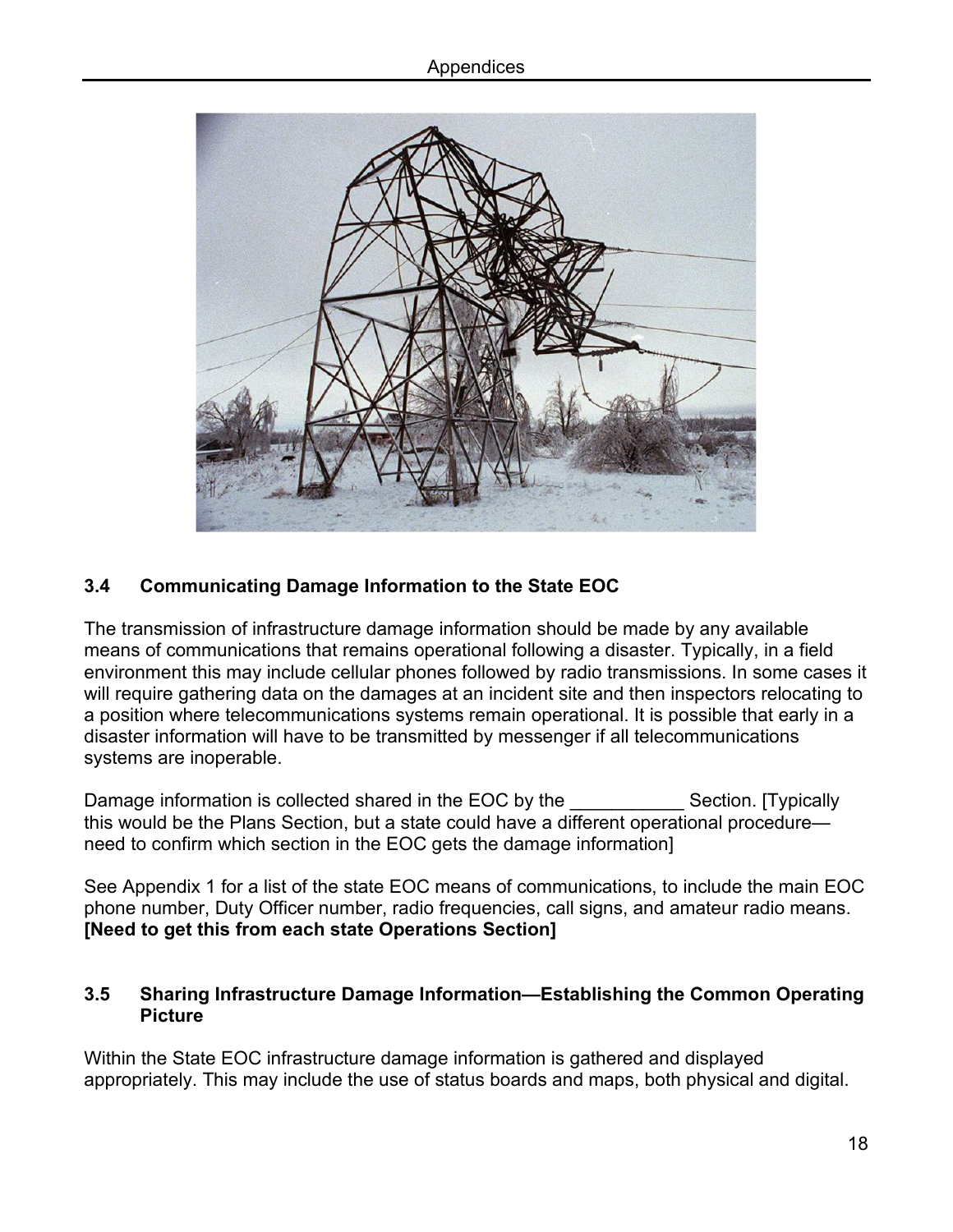Infrastructure damages that are shared will improve situational awareness that will be incorporated into the establishing the common operating picture. This information is shared with appropriate individuals and organizations with a right to know. In most cases this will include senior appointed and elected officials responsible for the disaster response.

Information on infrastructure damages will be incorporated into regular EOC Situation Reports that are shared with other state agencies, local EOCs, IMTs and other critical infrastructure owners and operators who have dependencies or interdependencies caused by the infrastructure damages.

#### **4. Use of Specialized Equipment for Infrastructure Inspections**

#### **4.1 General**

We are now in an era that is beginning to use specialized tools to perform damage assessments. Traditional methods included using binoculars, human inspection (climbing a tower), and things like specialize bridge inspection equipment, e.g. bucket trucks.

Today many other tools are coming to the fore that provide for remote sensing, specialized sensors, e.g. drones, LIDAR, and even Artificial Intelligence (AI).

#### **4.2 Use of drones for inspections**

A rapid expansion of the use of drones is happening across a wide range of governments, businesses and industry. They have become useful tools for the infrastructure inspections of towers, bridges, and railroad tracks, to name only a few uses.

One of the key benefits for using drones is the speed with which infrastructure can be inspected rapidly following a disaster. They can carry a variety of sensors that go beyond the traditional camera and geo-location. These sensors can assist in providing more specific information on the status of an infrastructure. We can expect a rapid expansion of systems and sensors as the technology evolves.

It is important that any organization planning to use drones for the inspection of infrastructure obtain the necessary permissions and comply with all federal regulations concerning the use of drones.

#### **Appendix 1 Communications**